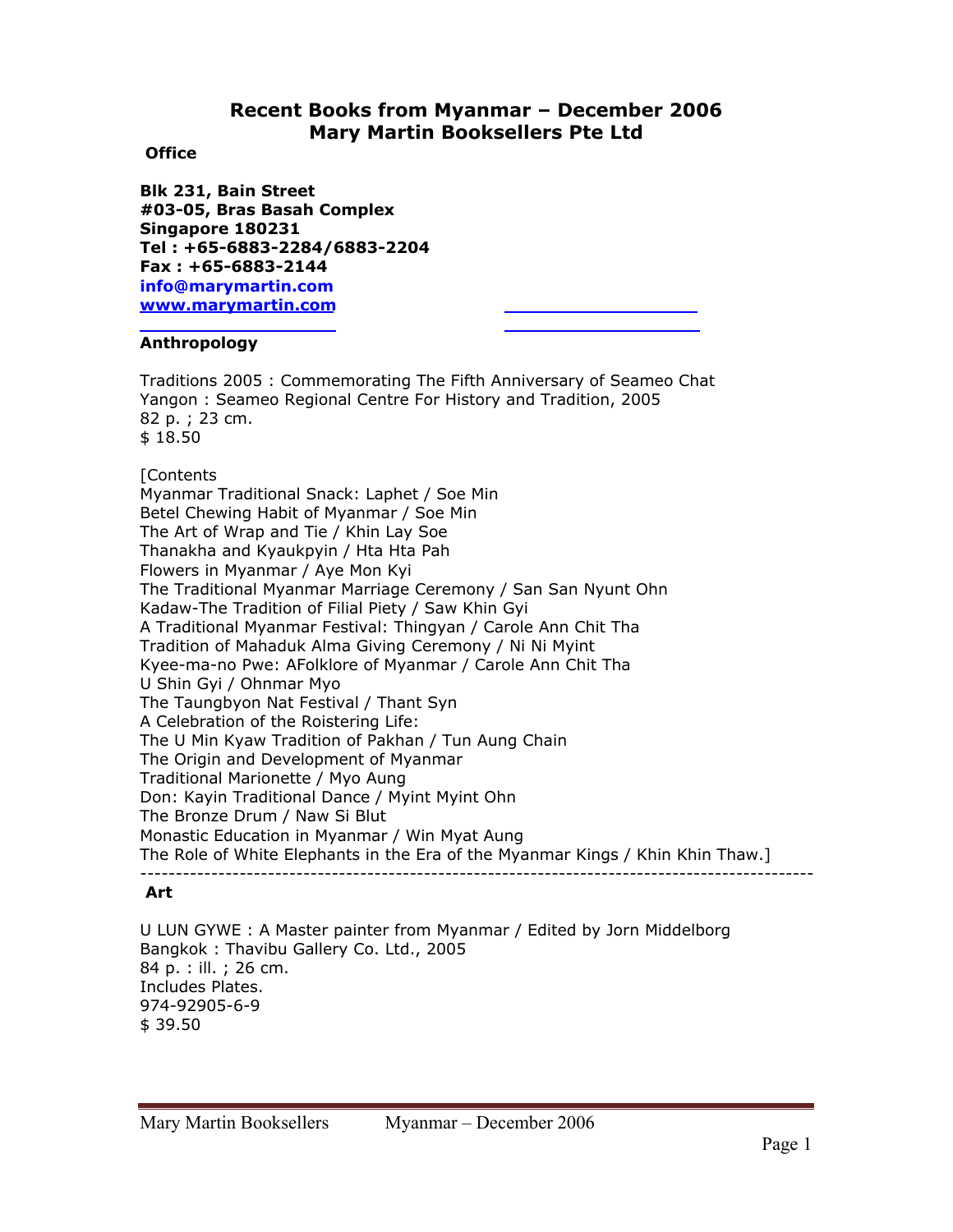[Thavibu Gallery is pleased to present this book which covers more than four decades of the life and work by the artist U Lun Gywe from Myanmar. He is often considered a living master of Myanmar paintings and is one of the most well known and respected artists in the country.

U Lum Gywe is especially apt at capturing the dynamics of a subject. It can be persons, often women, caught in an act of dancing or taking a bath. As few others, he is able to seize the moment and paint a gust of wind, rapidly flowing water in a river, waves pounding on the shore of a beach, or impressions of rain filling the canvas. The combination of movement, colours and emotions in his canvasses reveal the work of a master painter.]

-----------------------------------------------------------------------------------------------

## **Cookery**

Cook and Entertain the Burmese Way / Mi Mi Khaing Myanmar : Daw Khin Myo Chit xiii, 190 p. ; 23 cm. \$ 10.00

[Contents :

Acknowledgements

Guide to Use of Recipes

- 1. Introduction to This Book and to Burmese Eating
- 2. The Meal and Related Matters ; 3. The Burmese Kitchen-A Candid Picture
- 4. Rice-The Stuff of Life
- 5. Main Curries-Meat and Fish accompaniments to Rice
- 6. Soups-Lightest Essential ; 7. Salads-Which Burmese Mix by Hand
- 8. Cooked Vegetables-Blander than Salads
- 9. Dips,.Relishes, Pickles-And Dippers and Stickers
- 10. Eating Out and One-Dish Meals
- 11. Confections and Desserts-Dalivators and Tongue Titillators
- 12. Menus for Different Occasions
- 13. Entertain the Burmese Way

Appendix A : Unusual Ingredients and Sources of Supplies

Appendix B : Some Fruits, Vegetables, Spices, and Fishes with Their Burmese Names and Uses]

-----------------------------------------------------------------------------------------------

# **Economics**

History of Rice Marketing In Myanmar

Myanmar : Myanma Agricultural Produce Trading, 2005 273 p. ; 25 cm.

\$ 18.00

-----------------------------------------------------------------------------------------------

State dominance in Myanmar : The Political economy of Industrialization / TIN Maung Maung Than

Singapore : Institute of Southeast Asian Studies, c2007

xxiii, 472 p.; 23 cm.

Includes Bibliography and Index.

981-230-350-2

- 1. Industries Burma ; 2. Industrial Policy Burma ; 3. Industrialization Burma
- 4. Burma Economic Policy
- \$ 34.90 (PB)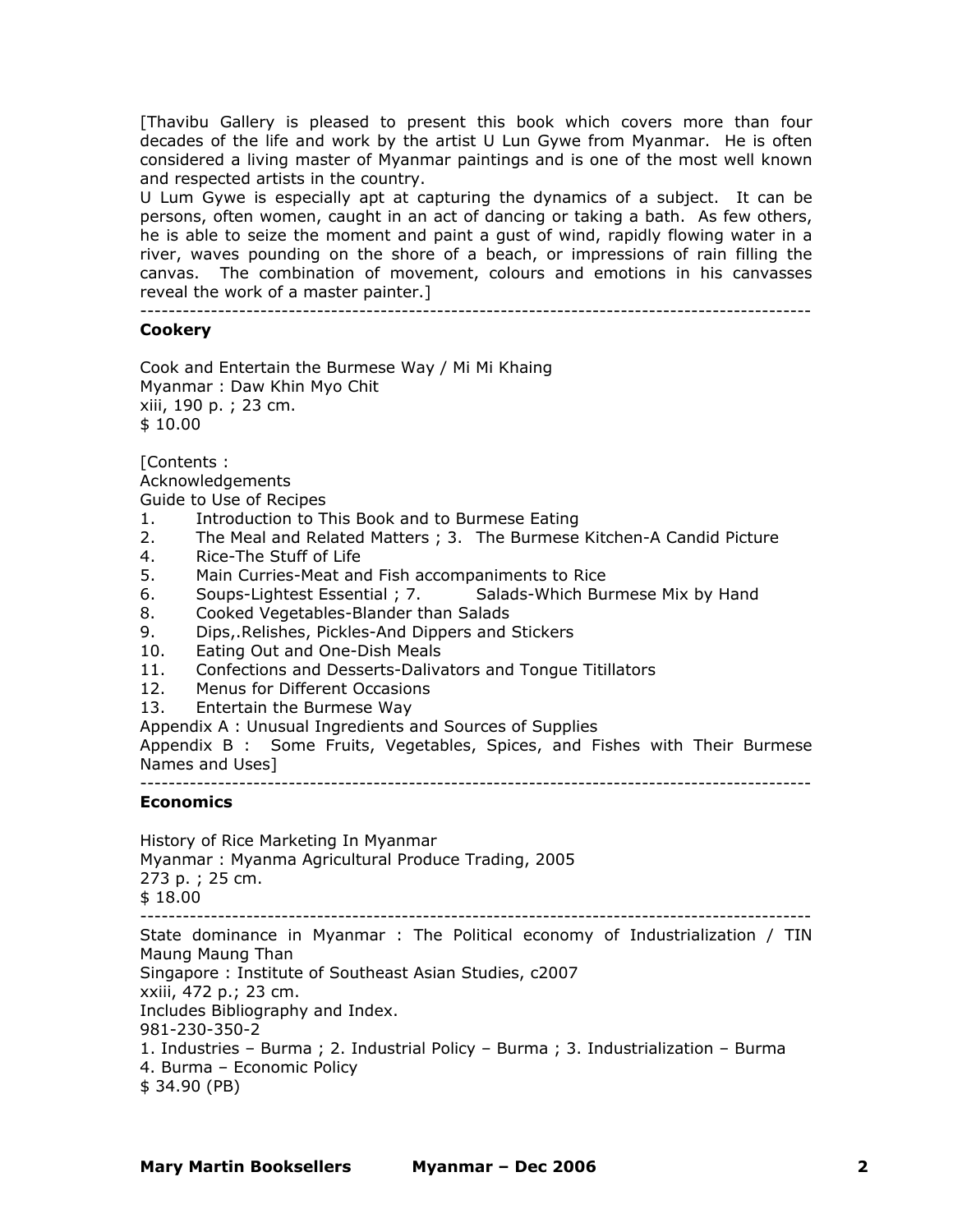[The central focus of the book is the state's efforts to industrialize Myamar, first through direct intervention and planning under a socialist economic framework as interpreted by the state leaders (1948-88) and lately (1989 onwards) through statemanaged outward orientation. In examining developments during the 1948-88 period, this study situates the Myanmar case within the developmental state paradigm, whereby a critique of the investment – driven pathway of Myanmar's political economy under socialist ethos is provided. ON the other hand, in examining the post-1988 period, the focus is on drawing attention to continuities regarding the state's crucial role, despite attempts to introduce market – conforming policies and practice, in economic development in general and industrialization in particular.]

-----------------------------------------------------------------------------------------------

### **Environment**

Myanmar an illustrated guide to the country and its wildlife Yangon University : Yangon University, 2002 38 p. ; ill, 24 cm. 0951731327 \$ 12.00 -----------------------------------------------------------------------------------------------

#### **History**

Seventeenth-Century Burma and the Dutch East India Company 1634-1680 with CD / Wil O. Dijk Singapore : Singapore University Press, 2006 xviii, 348 p. ; 22 cm Includes Bibliography and Index and Map 9971-69-304-6 \$ 45.00

[Seventeenth-Century Burma was rich in resources-gems, teak, cotton and slavesand under the Toungoo Dynasty the country was experiencing a period of unaccustomed tranquility. Peace and security attracted a thriving trade with the outside world, and foreign government agents, merchants and traders flocked to the country's shores.

The Dutch East India Company (VOC) had one of the most active foreign operations in Burma during this period. The Company needed a vigorous trade within Asia to finance the trade in Asian for finance the trade in Asian goods sent Europe, and Burma fit into a Dutch trade network that embraced India's Coromandel Coast, Ceylon, Java, Japan and Taiwan. In addition the company hoped to establish overland trade routes from Burma into China. The VOC's voluminous records discuss trade, but they also contain detailed information about the people and the countryside VOC officials encountered in Burma. Will Dijk's account of this period opens a window into the past of one of the most fascinating countries on earth.]

Burma's Icy Mountains / F. Kingdom – Ward 2<sup>nd</sup> Edition [1<sup>st</sup> Ed. Jonathan Cape Ltd., London, 1949] Bangkok : Orchid Press, 2006 297 p.; 22 cm. Includes Maps. 974-524-084-2 \$ 26.00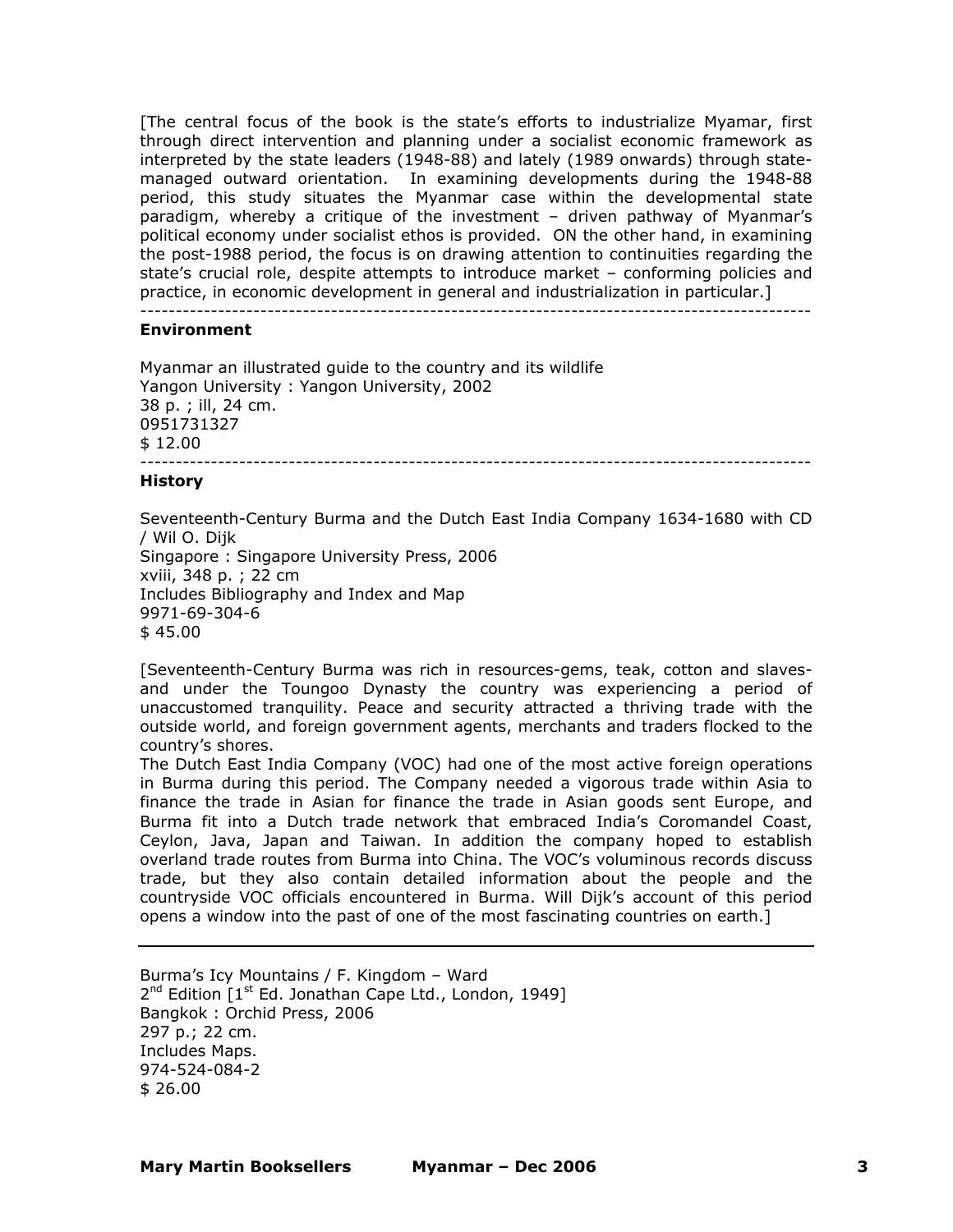[Burma's Icy Mountains describes two expeditions to Burma – one on his own and a second, with a larger American party close to the Burma – China border completed by the intrepid explorer and plant hunter, Kingdon ward, prior to the outbreak of WWII. Not published until the post war period some ten years later, the book is of particular interest in light of the more recent traumatic history of this region, and has become one of the author's most sought – after titles.

Aside from its relevance to those interested in kingdom-Ward's own focus on the rich botanical diversity of this still inaccessible region, his vivid descriptions of the terrain, the fauna and the peoples – including Tibetans, Lisu, Lashi, Kachin and Nung – encountered enroute make this true chronicle of hardship and perseverance come alive.]<br>--------------------------------------------------------------------------------------------------------

Selected Writings of Daw Kyan : Member of the Myanmar Language Commission Yangon : Myanmar Historical Commission, 2005 354 p. ; 24 cm. \$ 20.00

[Contents:

Foreword

- 1. Condition of Burma (Myanmar), 1885-86
- 2. The Fall of Feudalism of the Beginning of the British Rule in Burma (Myanmar)
- 3. Village Administration in Upper Burma (Myanmar) During 1886-87
- 4. King Mindon's Councillors
- 5. Twan: San: Wan Maha Cansu U:Rhwai
- 6. The Peacock Coins
- 7. Prizes of War, 1885
- 8. A Terrible Curse of a Lady of Bagan period
- 9. Thu Nge Rup and Thu Nge Taw
- 10. The First Recipients of Titles of Honour under the British Rule
- 11. Ratanapum Factories
- 12. State Scholars of the Mandalay Period 1852-85]

-----------------------------------------------------------------------------------------------

Myanmar Historical Commission Conference Proceedings – Part 3 (12-14 January 2005)

Yangon : Myanmar Historical Commission, 2005

320 p. ; 25 cm.

\$ 20.00

1. An Ayutthayan Connection in Sagaing / Rujaya Abhakorn

2. King Bodawhpaya of Konbaung in a Testimony of Ayudhya War Captives / Rattanaporn Poungpattana

3. Siamese-Myanmar Warface during the sixteenth century and its connection to the growth and development of the first Toungoo Empire / Pamaree Surkiat

4. The Rise of the Konbaung Dynasty, 1752-1776 / Monoch Prompanyo

5. National Language and Thai Nation / Withaya Sucharithanarugse

6. The Works of Two Scholars on Myanmar Language Study / Dr.Khin Aye

7. The Teaching of English Language in Myanmar: Changing Status / Dr. Myo Myint

8. U.Po Kya's Writings : History Text Book / Dr. Khin Maung Nyunt

9. Past and Present of Foreign of Foreign Student's Scholarship Program: some remarks on Academic Exchanges between Southeast Asian Countries and Japan / Takatani Michio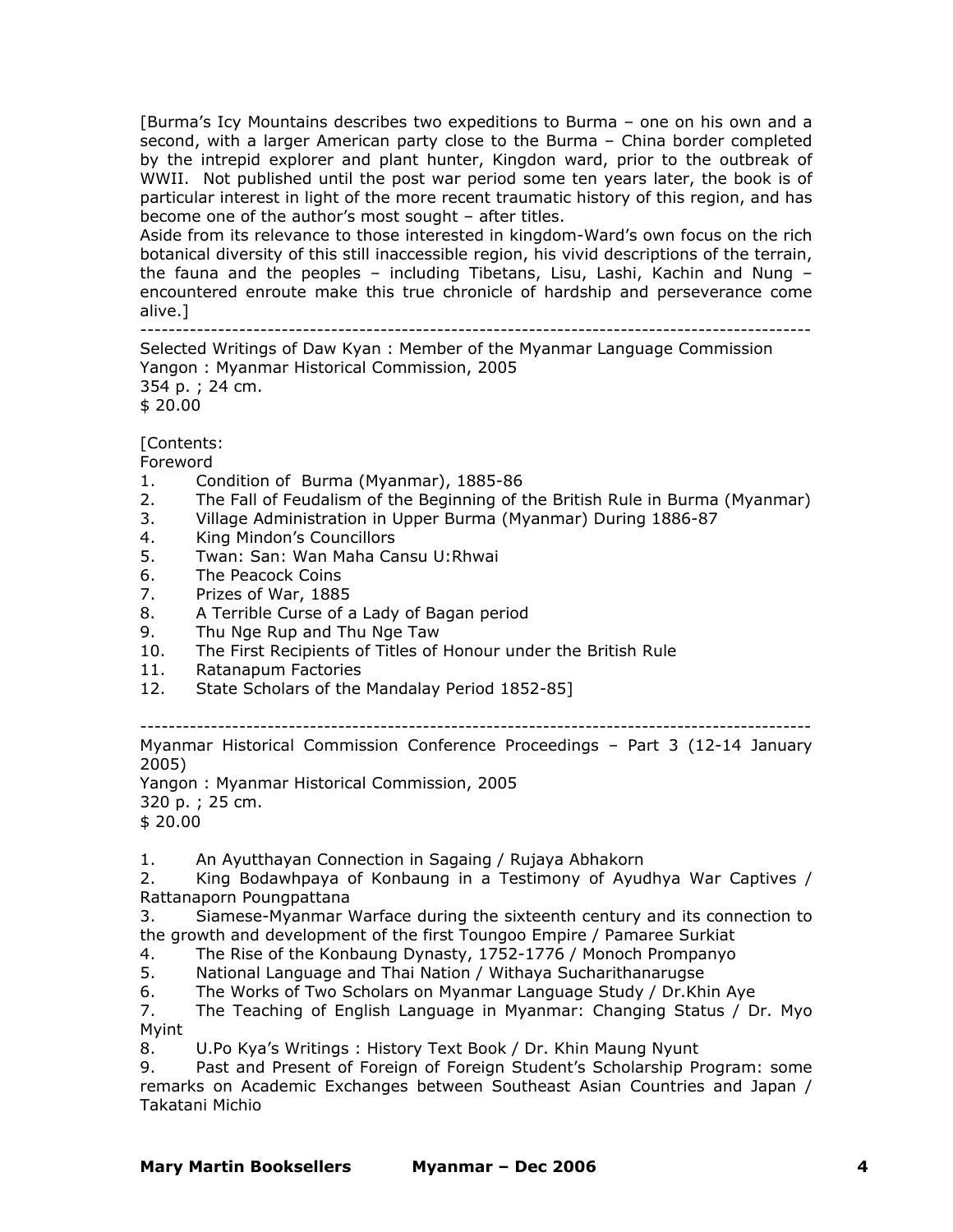10. Eight Myanmar Poesm: An Appreciation / Htilar Sitthu

11. The History of Education in Myanmar with reference to the Activities of the American Baptist Missionaries / Tin Win

12. Beyond Ordinary Knowledge Reading of the Future / Daw Khin Khin Ma

13. A Study on Buddhisattva Maitreya / Nyunt Nyunt Shwe

14. Difitized Records of Mural Paintings from the Pagodas in Pakhangi Area, Myanmar / Tin Phone New and Tin Win Yee

15. A Glimpse of Myanmar Legal History / Than New

16. Postmodernity in Contemporary Myanmar writing A Sad Case of Copy the West / Wyint Than

17. MRAUK U Inscriptions: Their Contribution to the Study of Old Rakhine Society / Kywa Win Oo

Closing Speech]

-------------------------------------------------------------------------------------------

Texts and Contexts in Southeast Asia – Part III : Proceedings of the Texts and Contexts in Southeast Asia Conference 12-14 December 2001

Yangon : Universities Historical Research Centre, 2003 280 p. ; 24 p. ;

\$ 18.00

[Contents :

Two Years Imprisonment in Burma (Myanmar) (1824-1826): a Personal Narrative of Henry Gouger Revisited / Dr. Guy Lebeigt

The Position of Women in Myanmar in the Context of Southeast Asia / Chowdhury Anwar Husain

The Reading of the 108 Auspicious Illustrations on the Buddha Footprint as Shwe Min-win, Sagaing / Waldemar C.Sailer

Adoniram Judson and the First Anglo-Myanmar War: Creation of a Missionary Discourse in Nineteenth Century Myanmar / Dr.Hellen James

The Vietnamese "Tale of the Golden Turtle" in a Southeast Asian Context / Thomas Engelbert

The Main Versions of Ramayana From The whole Area of Southeast Asia / Ohno Toru The Questions and Answers of Manugdaung Sayadaw and the Confluence of the Ananda Temple, Bagan, and the Mingun Pagoda / Donald M.Stadtner

Historical Texts on Thai-Myanmar Relations: Context Controversy Contrast Conflict and Constructiveness / Dr. Sunait Chutintaranond

France through Myanmar Eyes: some Remarks on the Kinwun Mingyi's Paris Diary / Aurore Candier

Myanmar Ramayana Text and Presentation / U Aung Thwin

The Legend That Was Lower Myanmr / Michael Aung –Thwin

Myanmar Queens in Historical and Literary Texts / Daw Khin Khin Ma

An Estimation of Works Published by the Myanma Historical Commission and some Observation on it's Programme of Future Publications / Dr.Than Tun

The Writings of John Sydenham Furnivall (on Myanmar) / U Thet Tun

Shan-Myanmar Relations as Found in the Hsipaw Chronicle / U Sai Aung Tun Closing Speech]

-----------------------------------------------------------------------------------------------

Broken Glass : Pieces of Myanmar History / Tun Aung Chain Yangon : Seamo Regional Centre for History and Tradition, 2004 146 p. ; 25 cm. \$ 20.00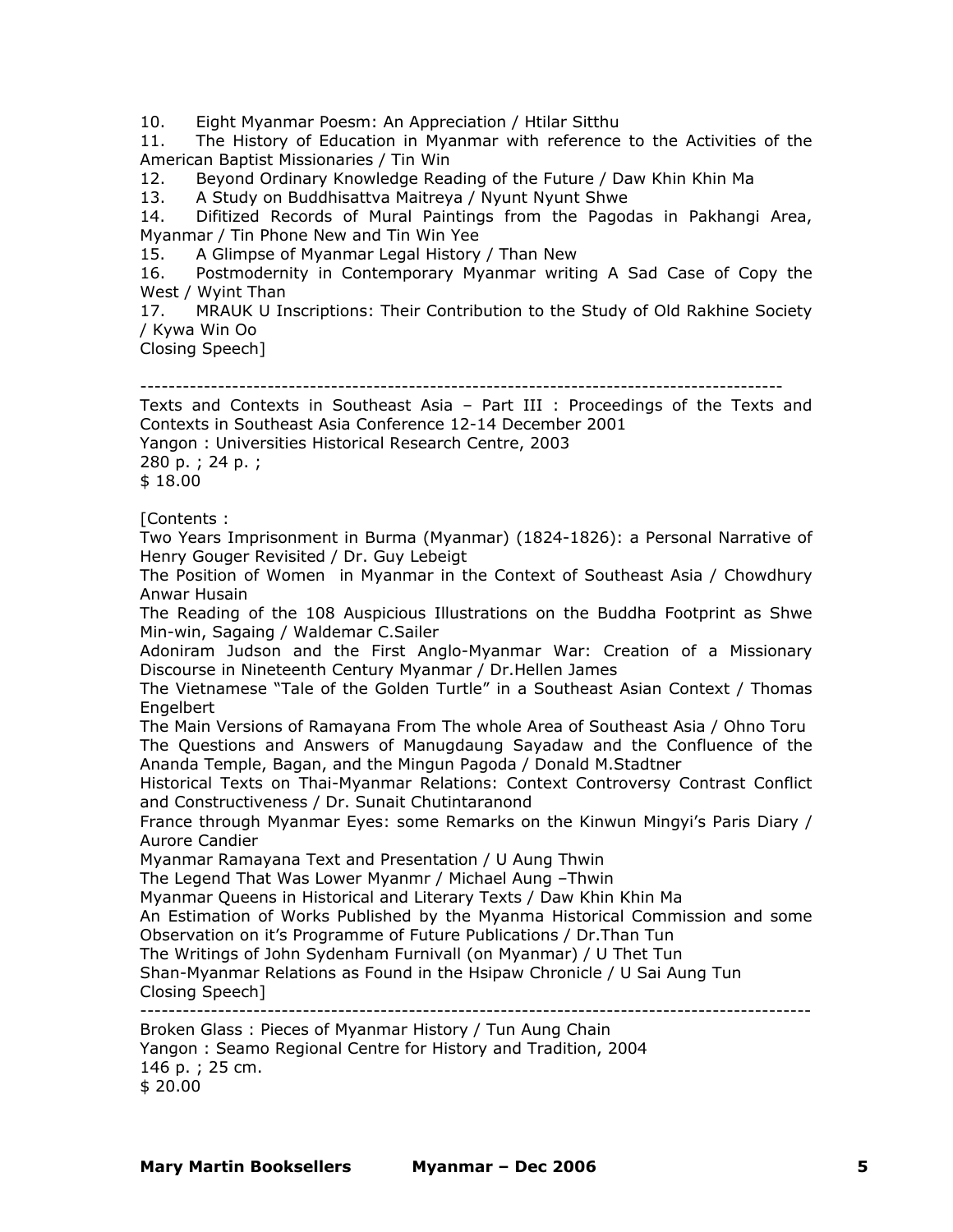[Contents:

The Broken Glass: Changes in the Perception of the Myanmar Past Historians and the Search for Myanmar Nationhood Chronicling the Late Nyaungyan The Pawtugi Yazawin and the de Brito Affair The Deposition of Kyawzwa : Beyond the Inscriptional Evidence The Pucu of the Bagan Inscriptions Reconsidered Family Size and Structure in a Lamaing Group of the Late 18th Century The Banya Sein Uprising of 1774 The Chiang Mai Campaign 1787-1788: Beyond the Chronicle Account Barnabite Missionary Accounts of Myanmar: Mantegazza and Sangermano Baptist Missionaries in the Service of the Myanmar Court: Felix Carey and Jonathan Price The West Perceived : Kinwun Mingyi's Paris The Traditional and the Modern in 20th Century Myanmar] -----------------------------------------------------------------------------------------------

## **Literature**

13 Carat Diamond and Other Stories / Khin Myo Chit Second Edition Yangon : Parami Bookshop, 2005 128 p. ; 18 cm. \$ 10.00

[Each story in this book, in one way or another, depicts a part of the author's life-be it her own experience, or her recollections on a certain event or her feelings and views on a subject or her own version of a well-known tale.

The stories and sketches will give the readers entertainment, pleasure glimpses of her life, as well as information on Myanmar Culture which the author is so proud of.] ----------------------------------------------------------------------------

## **Official Publications**

Sustainable Development in the Sectors of Electric Power, Information, Urban and Rural Areas, and Social Welfare Myanmar : Ministry of Information, 2006 36 p. ; 24 cm. \$ 15.00

[Content:

- 1. Electric Power Sector Witnesses sustained progress
- 2. Information Sector Witnesses sustained progress
- 3. Urban and Rural Areas Sector Witnesses sustained progress
- 4. Social Welfare Sector witnesses sustained progress]
- -----------------------------------------------------------------------------------------------

Myanmar Building A Modern State 2005 Myanmar : Government of Myanmar, 2005 100 p. ; ill, 28cm. \$ 25.00

--------------------------------------------------------------------------------------

# **Religion – Buddhism**

A Map of the Journey / Sayadaw U Jotika Yangon : Waterfall Publishing House, 2006